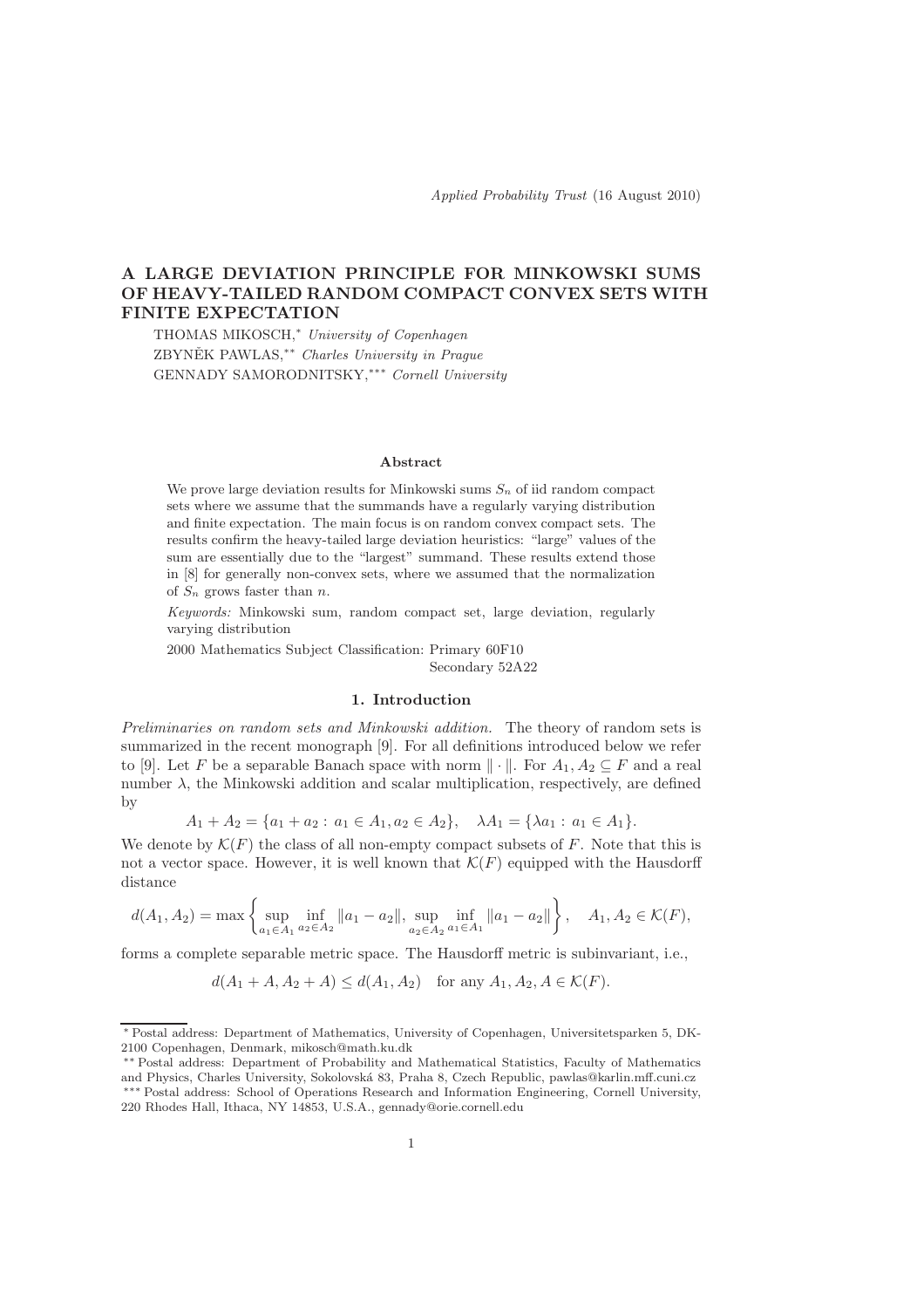For any subset U of  $\mathcal{K}(F)$ , a real number  $\lambda$  and a set  $A \in \mathcal{K}(F)$  we use the notation  $\lambda \mathcal{U} = {\lambda C : C \in \mathcal{U}}$  and  $\mathcal{U} + A = {C + A : C \in \mathcal{U}}$ . For subsets  $\mathcal{U}_1, \mathcal{U}_2$  of  $\mathcal{K}(F)$  we denote  $d(\mathcal{U}_1, \mathcal{U}_2) = \inf_{A_1 \in \mathcal{U}_1, A_2 \in \mathcal{U}_2} d(A_1, A_2).$ 

A random compact set  $X$  in  $F$  is a Borel measurable function from an abstract probability space  $(\Omega, \mathcal{F}, P)$  into  $\mathcal{K}(F)$ . Since addition and scalar multiplication are defined for random compact sets it is natural to study the strong law of large numbers, the central limit theorem, large deviations, etc., for sequences of such random sets; see Chapter 3 in [9] for an overview of results obtained until 2005. A general Cramér-type large deviation result for Minkowski sums of iid random compact sets was proved in [2]. Cram´er-type large deviations require exponential moments of the summands. If such moments do not exist, then we are dealing with heavy-tailed random elements. Large deviations results for sums of heavy-tailed random elements significantly differ from Cram´er-type results. In this case it is typical that only the largest summand determines the large deviation behavior; see the classical results by A. Nagaev [10] for sums of iid random variables; cf. [11, 6]. It is the aim of this paper to prove large deviation results for sums of heavy-tailed random compact sets. In what follows, we make this notion precise by introducing regularly varying random sets.

Regularly varying random sets. A special element of  $\mathcal{K}(F)$  is  $A_0 = \{0\}$ . In what follows, we say that  $U \subseteq \mathcal{K}(F)$  is bounded away from  $A_0$  if  $A_0 \notin \text{cl}\,\mathcal{U}$ , where  $\text{cl}\,\mathcal{U}$  stands for the closure of U. We consider the subspace  $\mathcal{K}_0(F) = \mathcal{K}(F) \setminus \{A_0\}$ , which is a separable metric space in the relative topology. For any Borel set  $\mathcal{U} \subseteq \mathcal{K}_0(F)$  and  $\varepsilon > 0$ , we write

$$
\mathcal{U}^{\varepsilon} = \{ A \in \mathcal{K}_0(F) : d(A, C) \le \varepsilon \text{ for some } C \in \mathcal{U} \}.
$$

Furthermore, we define the norm  $||A|| = d(A, A_0) = \sup{||a|| : a \in A}$  for  $A \in \mathcal{K}(F)$ , and denote  $\mathcal{B}_r = \{A \in \mathcal{K}(F) : ||A|| \leq r\}$ . Let  $M_0(\mathcal{K}_0(F))$  be the collection of Borel measures on  $\mathcal{K}_0(F)$  whose restriction to  $\mathcal{K}(F) \setminus \mathcal{B}_r$  is finite for each  $r > 0$ . Let  $\mathcal{C}_0$ denote the class of real-valued, bounded and continuous functions f on  $\mathcal{K}_0(F)$  such that for each f there exists  $r > 0$  and f vanishes on  $\mathcal{B}_r$ . The convergence  $\mu_n \longrightarrow \mu$ in  $M_0(\mathcal{K}_0(F))$  is defined to mean the convergence  $\int f d\mu_n \longrightarrow \int f d\mu$  for all  $f \in \mathcal{C}_0$ . By the portmanteau theorem ([5], Theorem 2.4),  $\mu_n \longrightarrow \mu$  in  $M_0(\mathcal{K}_0(F))$  if and only if  $\mu_n(\mathcal{U}) \longrightarrow \mu(\mathcal{U})$  for all Borel sets  $\mathcal{U} \subseteq \mathcal{K}(F)$  which are bounded away from  $A_0$  and satisfy  $\mu(\partial \mathcal{U}) = 0$ , where  $\partial \mathcal{U}$  is the boundary of  $\mathcal{U}$ .

Following [5], for the general case of random elements with values in a separable metric space, a random compact set  $X$  is *regularly varying* if there exist a non-null measure  $\mu \in M_0(\mathcal{K}_0(F))$  and a sequence  $\{a_n\}_{n\geq 1}$  of positive numbers such that

$$
n\mathcal{P}(X \in a_n \cdot) \longrightarrow \mu(\cdot) \quad \text{in } M_0(\mathcal{K}_0(F)). \tag{1}
$$

The *tail measure*  $\mu$  necessarily has the property  $\mu(\lambda \mathcal{U}) = \lambda^{-\alpha} \mu(\mathcal{U})$  for some  $\alpha > 0$ , all Borel sets U in  $\mathcal{K}_0(F)$  and all  $\lambda > 0$ . We then also refer to *regular variation of* X with index  $\alpha$  and write for short  $X \in \text{RV}(\alpha, \mu)$ . From the definition of regular variation of X we get  $([5],$  Theorem 3.1)

$$
\left[\mathcal{P}(X \in t(\mathcal{K}(F) \setminus \mathcal{B}_1))\right]^{-1} \mathcal{P}(X \in t \cdot) \longrightarrow c\mu(\cdot) \quad \text{in } M_0(\mathcal{K}_0(F)) \text{ as } t \to \infty,
$$
 (2)

for some  $c > 0$ . The sequence  $\{a_n\}_{n\geq 1}$  will always be chosen such that  $nP(X \in$  $a_n(\mathcal{K}(F) \setminus \mathcal{B}_1) \longrightarrow 1$ . With this choice of  $\{a_n\}_{n\geq 1}$ , it follows that  $c = 1$  in (2).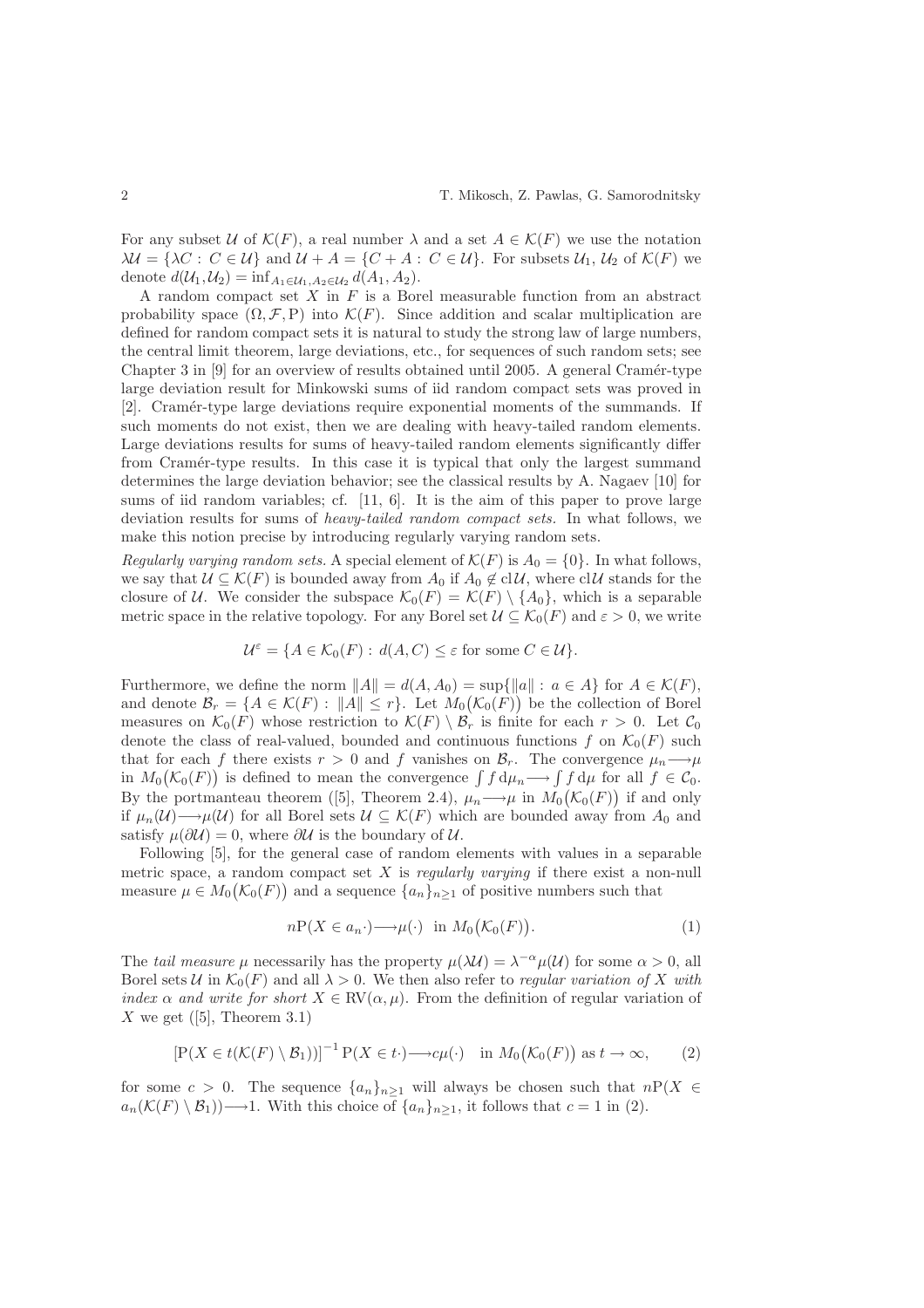An important closed subset of  $\mathcal{K}(F)$  is the family of non-empty compact convex subsets of F, denoted by  $\operatorname{co} \mathcal{K}(F)$ . Denote the topological dual of F by  $F^*$  and the unit ball of  $F^*$  by  $B^*$ , it is endowed with the weak- $*$  topology  $w^*$ . The support function  $h_A$  of a compact convex  $A \in \text{co }\mathcal{K}(F)$  is defined by (see [9])

$$
h_A(u) = \sup\{u(x) : x \in A\}, \quad u \in B^*.
$$

Since A is compact,  $h_A(u) < \infty$  for all  $u \in B^*$ . The support function  $h_A$  is sublinear, i.e., it is subadditive  $(h_A(u + v) \le h_A(u) + h_A(v)$  for all  $u, v \in B^*$  with  $u + v \in B^*$ ) and positively homogeneous  $(h_A(cu) = ch_A(u)$  for all  $c > 0$ ,  $u \in B^*$  with  $cu \in B^*$ ). Let  $\mathcal{C}(B^*, w^*)$  be the set of continuous functions from  $B^*$  (endowed with the weak-\* topology) to R and consider the uniform norm  $||f||_{\infty} = \sup_{u \in B^*} |f(u)|, f \in C(B^*, w^*).$ The map  $h : \text{co }\mathcal{K}(F) \to \mathcal{C}(B^*, w^*)$  has the following properties

$$
h_{A_1+A_2} = h_{A_1} + h_{A_2}, \quad h_{\lambda A_1} = \lambda h_{A_1}, \quad A_1, A_2 \in \text{co }\mathcal{K}(F), \quad \lambda \ge 0,
$$

which make it possible to convert the Minkowski sums and scalar multiplication, respectively, of convex sets into the arithmetic sums and scalar multiplication of the corresponding support functions. Furthermore,

$$
d(A_1, A_2) = ||h_{A_1} - h_{A_2}||_{\infty}.
$$
\n(3)

Hence, the support function provides an isometric embedding of co  $\mathcal{K}(F)$  into  $\mathcal{C}(B^*, w^*)$ with the uniform norm. If  $\mathcal{G} = h(c \mathcal{K}(F))$ , then  $\mathcal{G}$  is a closed convex cone in  $\mathcal{C}(B^*, w^*)$ , and h is an isometry between  $\operatorname{co}\mathcal{K}(F)$  and  $\mathcal{G}$ .

A random compact convex set  $X$  is a Borel measurable function from a probability space  $(\Omega, \mathcal{F}, P)$  into co  $\mathcal{K}(F)$ , which we endow with the relative topology inherited from  $\mathcal{K}(F)$ . The support function of a random compact convex set is, clearly, a  $\mathcal{C}(B^*, w^*)$ valued random variable taking values in  $\mathcal{G}$ .

The definition of a regularly varying random compact convex set parallels that of a regularly varying random compact set above, and we are using the same notation: a random compact convex set  $X$  is *regularly varying* if there exist a non-zero measure  $\mu \in M_0(\text{co }\mathcal{K}_0(F))$  and a sequence  $\{a_n\}_{n \geq 1}$  of positive numbers such that

$$
n\mathcal{P}(X \in a_n \cdot) \longrightarrow \mu(\cdot) \quad \text{in} \ M_0\big(\text{co}\,\mathcal{K}_0(F)\big). \tag{4}
$$

Once again, the tail measure  $\mu$  necessarily scales, leading to the notion of the index of regular variation.

The following lemma is elementary.

**Lemma 1.** (i) A random compact convex set X is regularly varying in  $\text{co } \mathcal{K}(F)$  if and only if its support function  $h_X$  is regularly varying in  $C(B^*, w^*)$ . Specifically, if (4) holds for some sequence  $\{a_n\}$ , then for the same sequence we have

$$
nP(h_X \in a_n \cdot) \longrightarrow \nu(\cdot) \quad \text{in } M_0(\mathcal{C}(B^*, w^*)), \tag{5}
$$

where  $\nu = \mu \circ h_X^{-1}$  (the "special element" of  $C(B^*, w^*)$  is, of course, the zero function). Conversely, if (5) holds, then (4) holds as well with  $\mu = \nu \circ h_X$ . In particular, the indices of regular variation of  $X$  and  $h_X$  are the same.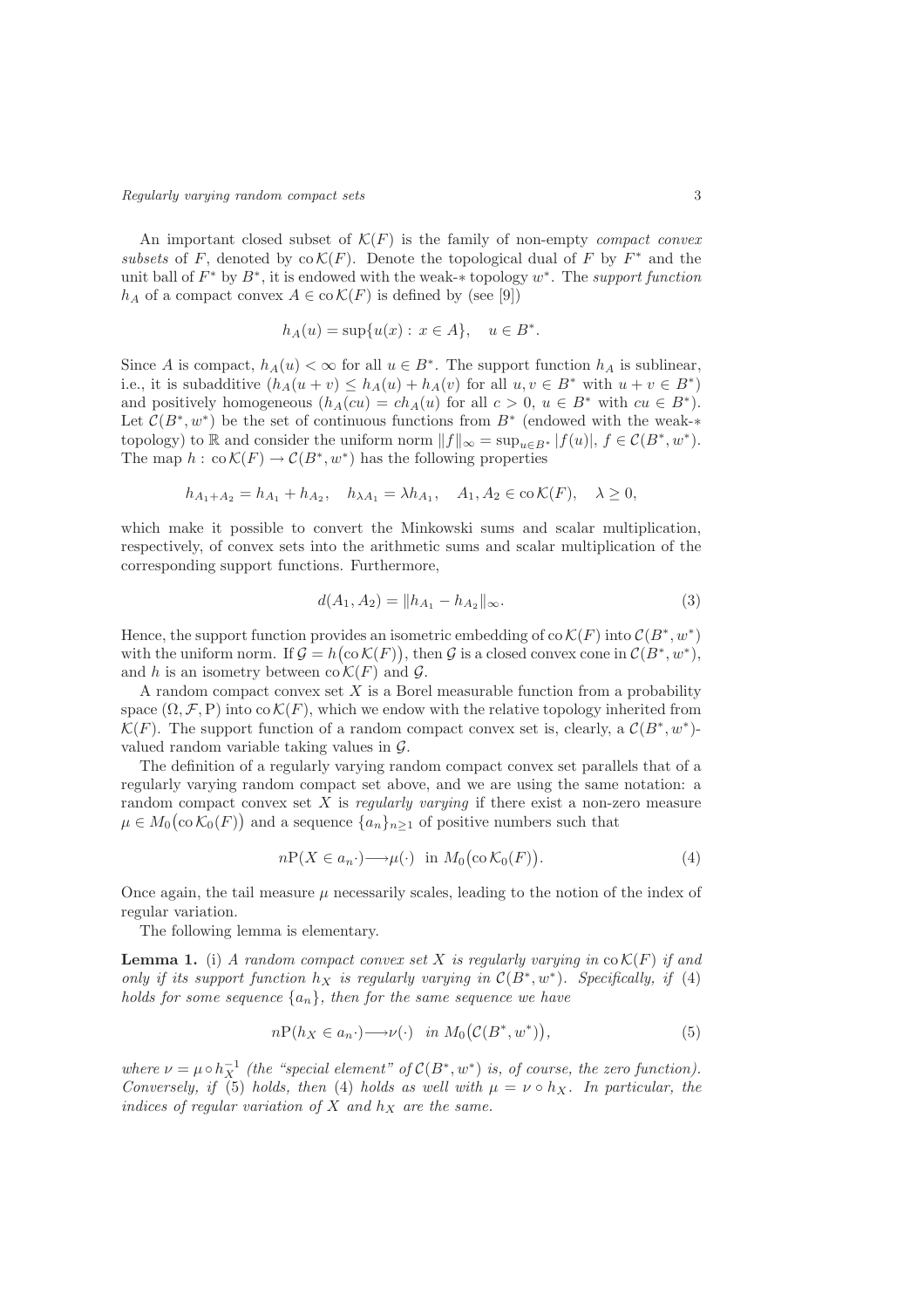(ii) If a random compact set X is regularly varying in  $\mathcal{K}(F)$  then its convex hull co X is a random compact convex set, that is regularly varying in  $co K(F)$ . Specifically, if (1) holds, then so does (4), with the tail measure replaced by the image of the tail measure from (1) under the map  $A \mapsto \text{co } A$  from  $\mathcal{K}(F)$  to  $\text{co } \mathcal{K}(F)$ . In particular, X and co X have the same indices of regular variation.

Proof. Since isometry implies continuity, the support function is homogeneous of order 1, and assigns to the "special set" {0} the "special element", the zero function, the statement of part (i) of the lemma follows from the mapping theorem (Theorem 2.5 in [5]). For part (ii) note that the map  $A \mapsto \text{co } A$  from  $\mathcal{K}(F)$  to  $\text{co } \mathcal{K}(F)$  is a contraction in the Hausdorff distance, hence is continuous. It is also homogeneous of order 1. Since the "special set"  $\{0\}$  is already convex, the statement follows once again from the mapping theorem.

Organization of the paper. In Section 2 we consider various examples of regularly varying compact random sets. In Section 3 we prove large deviation results for Minkowski sums  $S_n$  of iid regularly varying random compact sets. To the best of our knowledge, such results are not available in the literature; they parallel those proved by A. and S. Nagaev [10, 11] for sums of iid random variables. The case of general random compact sets is treated in [8]. The price one has to pay for this generality is that the normalizations  $\lambda_n$  of the sums  $S_n$  have to exceed the level n. The situation with milder normalizations considered in the present paper is much more delicate. Our main result here assumes that the random sums are convex, but we include partial results in the non-convex case as well.

## 2. Examples of regularly varying random sets

Simple examples of regularly varying random sets can be constructed from iid Fvalued random elements  $\xi_1, \ldots, \xi_k, k \geq 2$ , which are regularly varying with index  $\alpha > 0$ and tail measure  $\nu$ . The following three examples of random compact sets are distinct but the tail measures turn out to be the same. For the proofs we refer to [8].

**Example 1.** The convex hull  $X = \text{co}\{\xi_1, \ldots, \xi_k\} \in \text{RV}(\alpha, k \nu \circ T^{-1}),$  where  $T$ :  $F \to \text{co }\mathcal{K}(F)$  is defined by the relation  $T(x) = [0, x]$ , and for  $x, y \in F$ ,  $[x, y]$  is the *random segment* with endpoints x, y. The *random zonotope*  $X' = \sum_{i=1}^{k} [0, \xi_i] \in$  $RV(\alpha, k \nu \circ T^{-1})$ . The random set  $X = \bigcup_{1 \leq i < j \leq k} [\xi_i, \xi_j]$  is a compact, but generally non-convex, subset of F. The map  $g: (z_1, \ldots, z_k) \mapsto \bigcup_{1 \leq i < j \leq k} [z_i, z_j]$  from  $F^k$  to  $\mathcal{K}(F)$ is continuous, homogeneous of order 1, and maps the zero point in  $F<sup>k</sup>$  to  $A<sub>0</sub>$ , which is now viewed as the "special element" of  $\mathcal{K}(F)$ . The continuous mapping argument used in the examples of [8] shows that  $X \in RV(\alpha, k \nu \circ T^{-1})$ , where now we view  $T(x) = [0, x]$  as a map from F to  $\mathcal{K}(F)$ . Note that the tail measure is supported by convex sets as in Theorem 2 below.

Another example of regularly varying random set is a sojourn set of multidimensional Brownian motion.

**Example 2.** (*Sojourn set.*) For  $k \geq 3$ , let  $\{W_t = (W_t^{(i)})_{i=1,...,k}, t \in \mathbb{R}^+\}$  be a standard Brownian motion, i.e., the W<sup>i</sup> 's are independent standard Brownian motions in R. Then  $\{\|\mathbf{W}_t\|, t \in \mathbb{R}^+\}$  is a Bessel process of order k.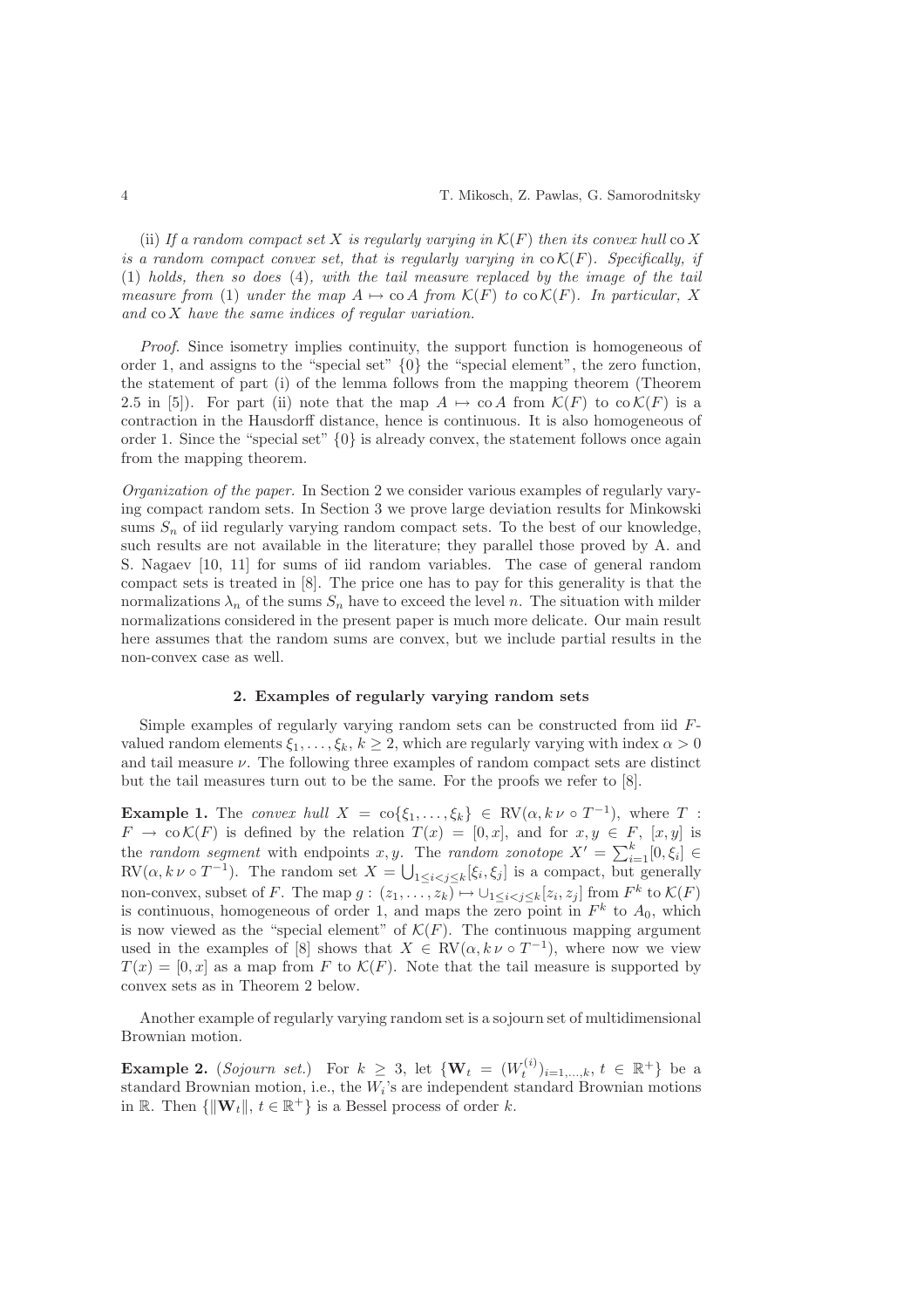Consider the random set  $X = \{t \in \mathbb{R}^+ : ||\mathbf{W}_t|| \leq 1\}$ . We claim that this set is regularly varying with index  $\alpha = (k-2)/2$ . To see this, let us define

$$
M = \sup\{t : t \in X\} = \sup\{t \in \mathbb{R}^+ : ||\mathbf{W}_t|| \le 1\}.
$$

It follows from the last part of Exercise 1.18, p. 450 in [12] that  $M^{-1}$  is  $\chi^2_{k-2}$ -distributed. Therefore

$$
P(M > t) \sim \frac{1}{2^{(k-2)/2} \Gamma(k/2)} t^{-(k-2)/2} =: \nu(t, \infty), \quad t \to \infty.
$$

The map  $T: \mathbb{R}^+ \to \mathcal{K}(\mathbb{R})$  given by  $T(x) = \{0, x\}$  is continuous, homogeneous of order 1 (and, hence, maps the zero point into  $A_0$ ). Then the set  $Y = \{0, M\} \subseteq X$  is regularly varying with index  $\alpha = (k-2)/2$  and, with the measure  $\nu$  on  $\mathbb{R}^+$  defined above,

$$
n P(Y \in n^{2/(k-2)} \cdot) \longrightarrow \nu \circ T^{-1}(\cdot) \quad \text{in } M_0(\mathcal{K}_0(\mathbb{R})).
$$

This relation remains valid with Y replaced by  $X$ , once one can show that for any  $\varepsilon > 0$ ,

$$
n\,\mathrm{P}\big(d(X,Y) > n^{2/(k-2)}\varepsilon\big) \longrightarrow 0. \tag{6}
$$

Since  $Y \subseteq X$ , we have, with  $T = \inf\{t > n^{2/(k-2)}\varepsilon : ||\mathbf{W}_t|| \leq 1\} \in [n^{2/(k-2)}\varepsilon, \infty]$ ,  $P(d(X, Y) > n^{2/(k-2)}\varepsilon)$ 

 $= P(X \text{ contains a point separated by more that } n^{2/(k-2)}\varepsilon \text{ from both zero and } M)$  $\leq P(M - T > n^{2/(k-2)}\varepsilon).$ 

Note that T is a stopping time, the process  $\{\|\mathbf{W}_t\|, t \in \mathbb{R}^+\}$  is a Feller process, hence strongly Markov; see [12], p. 446. Therefore,

$$
P\big(M - T > n^{2/(k-2)}\varepsilon\big) = \mathbb{E}\big(\mathbf{1}_{\{T<\infty\}}P_{\|\mathbf{W}_T\|}(M > n^{2/(k-2)}\varepsilon)\big).
$$

At time  $T < \infty$ , the Brownian motion is inside the closed unit ball, hence returning to that closed unit ball at a later point means being within a distance of at most 2 of the initial point. Therefore, on the event  $\{T < \infty\}$ , with probability 1,

$$
P_{\|\mathbf{W}_{T}\|}(M > n^{2/(k-2)}\varepsilon) \le P(\sup\{t \in \mathbb{R}^+ : \|\mathbf{W}_{t}\| \le 2\} > n^{2/(k-2)}\varepsilon)
$$
  
=  $P(M > n^{2/(k-2)}\varepsilon/4) \le cn^{-1}$ 

for *n* large enough, for some  $c > 0$ . We conclude that for large *n*,

$$
P(d(X, Y) > n^{2/(k-2)}\varepsilon) \le cn^{-1}P(T < \infty)
$$
  

$$
\le cn^{-1}P(M \ge n^{2/(k-2)}\varepsilon) = O(n^{-2})
$$

as  $n \to \infty$ , thus proving (6).

The random set of this example can be naturally embedded into the space  $\mathbb{R}^k$  by defining

$$
X_1 = \{ t\mathbf{W}_t : t \in \mathbb{R}^+ : ||\mathbf{W}_t|| \le 1 \} \subseteq \mathbb{R}^k
$$

.

It follows from what we already know about the set  $X$ , that  $X_1$  is regularly varying, with the tail measure

$$
\mu_1 = (\nu \times H) \circ T_1^{-1},
$$

where H is the normalized Haar measure on the unit sphere  $\mathbb{S}^{k-1}$ , and  $T_1 : \mathbb{R}^+ \times \mathbb{S}^{k-1} \to$  $\mathcal{K}(\mathbb{R}^k)$  given by  $T_1(x, s) = [0, sx].$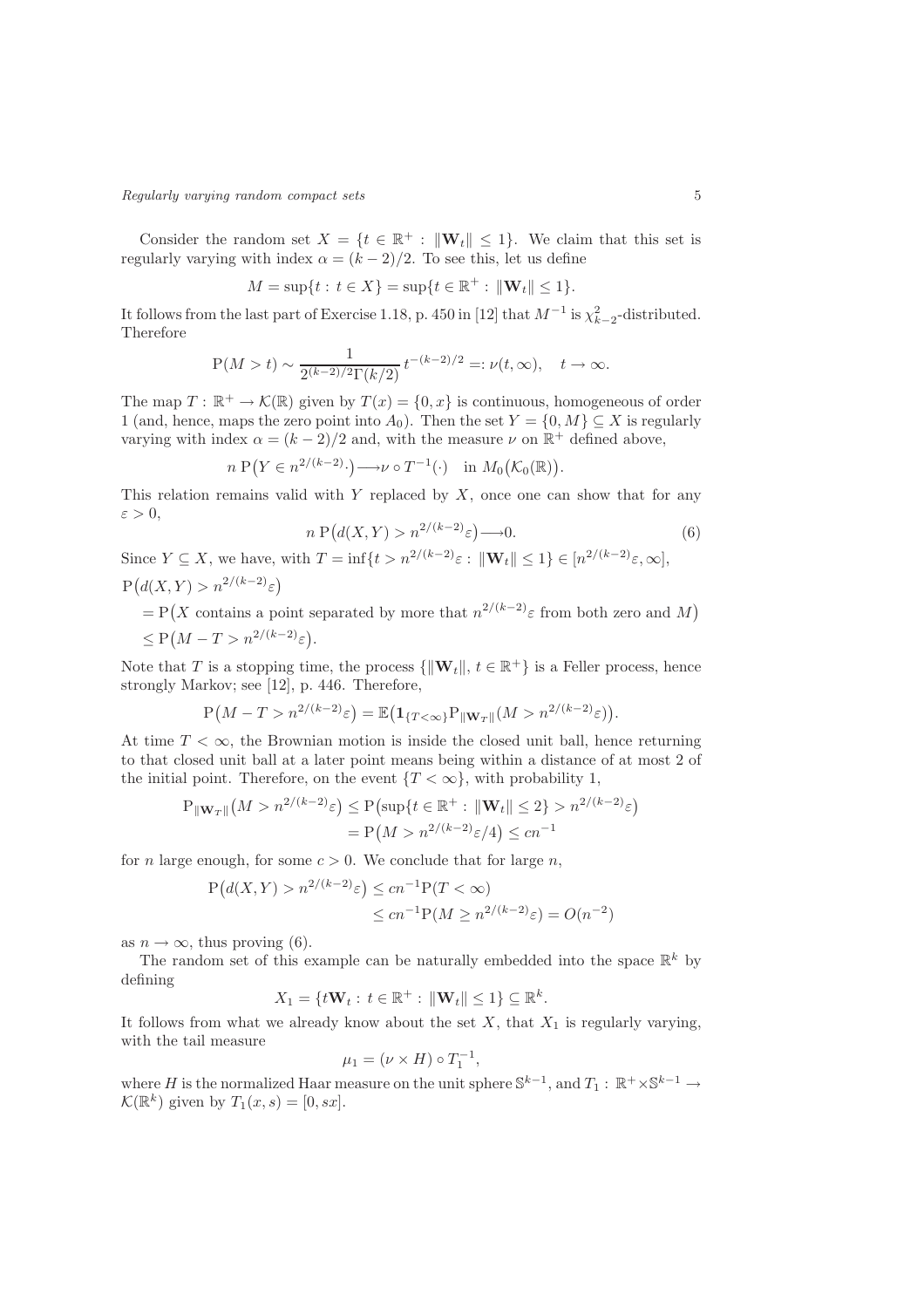#### 3. Large deviations in the presence of expectation

In [8] we considered large deviations for the sums  $S_n = X_1 + \cdots + X_n$  of iid regularly varying random compact sets  $X_i$ ,  $i = 1, 2, \ldots$ , which were not necessarily convex. However, we had to assume that the scaling sequence  $\{\lambda_n\}$  of  $\{S_n\}$  had to grow faster than n. This is not a very natural condition if the index of regular variation  $\alpha > 1$ . In Theorem 1 below we will relax the conditions on  $\{\lambda_n\}$  by assuming that we can define the expectation of a random set, but we will restrict ourselves to compact convex sets.

Let X be a random compact set in F. Following [9], a random element  $\xi \in F$  is a selection of X if  $\xi \in X$  a.s. and if  $\mathbb{E} \|\xi\| < \infty$ ,  $\xi$  is an integrable selection. The selection expectation of X is defined as  $\mathbb{E} X = \text{cl}\{\mathbb{E} \xi : \xi \text{ is an integrable selection of } X\}.$  The selection expectation of a random compact convex set is defined in the same way. The selection expectation is necessarily a convex set (assuming sufficient richness of the underlying probability space), even if  $X$  itself is not convex. If  $X$  is a random compact convex set and  $\mathbb{E}[|X|] < \infty$ , then the selection expectation of X is the unique convex compact set  $\mathbb{E}X$  satisfying  $\mathbb{E}h_X(u) = h_{\mathbb{E}X}(u)$  for all  $u \in B^*$ ; see [9], Theorem 2.1.22.

**Theorem 1.** Let  ${X_n}_{n>1}$  be an iid sequence of random compact convex sets, regularly varying with index  $\alpha \geq 1$  and tail measure  $\mu \in M_0(\text{co }\mathcal{K}_0(F))$ . Assume that  $\mathbb{E} \|X_1\| <$  $\infty$ . Consider a sequence  $\{\lambda_n\}_{n\geq 1}$  such that  $\lambda_n \nearrow \infty$ ,

$$
\lambda_n^{-1} d(S_n, n \mathbb{E} X_1) \xrightarrow{\mathbf{P}} 0,\tag{7}
$$

$$
\lambda_n^{-1} \mathbb{E} d(S_n, n \mathbb{E} X_1) \longrightarrow 0,
$$
\n<sup>(8)</sup>

and for some  $\eta > 0$ , (i)  $\lambda_n/n^{1/2+\eta} \longrightarrow \infty$  if  $\alpha \geq 2$ , and (ii)  $\lambda_n/n^{1/\alpha+\eta} \longrightarrow \infty$  if  $1 \leq \alpha <$ 2. Then, with  $\gamma_n = [n \text{P}(\|X_1\| > \lambda_n)]^{-1}$ ,

$$
\gamma_n \mathcal{P}(S_n \in \lambda_n \cdot + n \mathbb{E} X_1) \longrightarrow \mu(\cdot) \quad \text{in } M_0(\text{co } \mathcal{K}_0(F)).
$$

**Remark 1.** Notice that the assumptions of the theorem imply that  $\lambda_n/a_n \longrightarrow \infty$ . Regarding the assumptions on the random set, we start by observing that the condition  $\mathbb{E}[X_1] < \infty$  is automatic if  $\alpha > 1$ . Further, condition (7) can be easily verified if the random sets satisfy the central limit theorem. For example, if  $d(S_n, n\mathbb{E}X_1)/\sqrt{n}$ converges in distribution (as it does when a Gaussian central limit theorem holds) and  $\lambda_n/\sqrt{n} \longrightarrow \infty$  then (7), obviously, holds. This Gaussian central limit theorem requires  $\alpha > 2$ , and assumption (i) of the theorem already implies that  $\lambda_n/\sqrt{n} \longrightarrow \infty$ . Alternatively, if  $d(S_n, n\mathbb{E}X_1)/a_n$  converges in distribution in the context of an  $\alpha$ -stable central limit theorem,  $1 < \alpha < 2$ , then (7) also holds since  $\lambda_n/a_n \longrightarrow \infty$ . Sufficient conditions for the central limit theorem can be found in [4, 9]. If the Gaussian central limit theorem is satisfied, then condition (8) follows by the isometric embedding (3) and Corollary 10.2 in [7].

The usual choice of the scaling sequence is, of course,  $\lambda_n = n$ . Then condition (7) follows from the strong law of large numbers which is satisfied for any sequence  $\{X_n\}$ of iid random compact convex sets in  $F$  by virtue of [4], Theorem 3.1 (the law of large numbers for random compact sets in  $\mathbb{R}^d$  was established even earlier, by [1]). Since the law of large numbers in a separable Banach space implies the  $L<sup>1</sup>$  convergence, the isometric embedding  $(3)$  implies  $(8)$  as well. Conditions of the type  $(7)$ ,  $(8)$  and growth conditions on  $\{\lambda_n\}$  similar to those used in Theorem 1 have been widely used in simple non-set-valued large deviation contexts; see e.g. [11, 3, 6].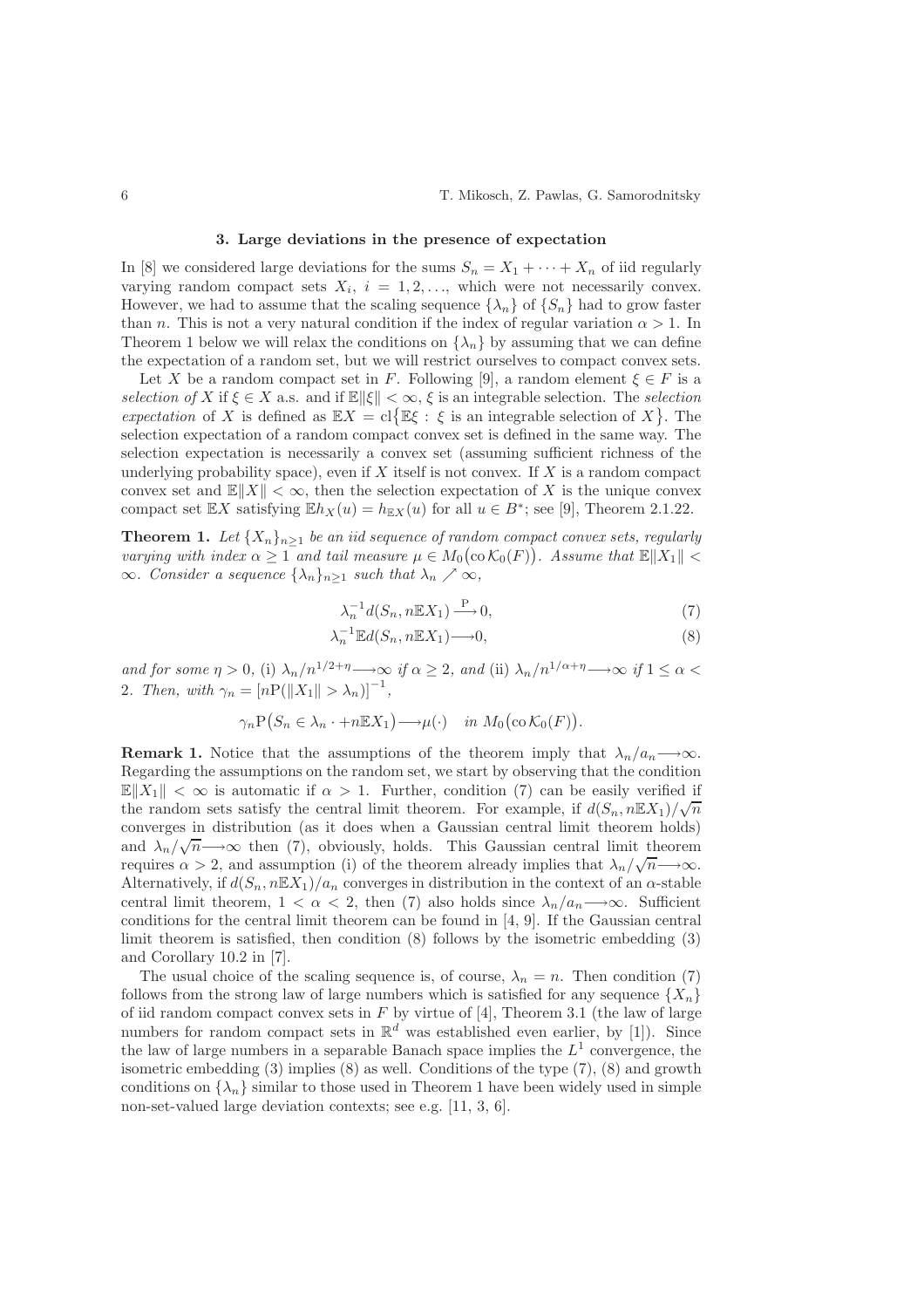Regularly varying random compact sets 7

*Proof of Theorem 1.* Let  $\mathcal{U} \subseteq \text{co} \mathcal{K}_0(F)$  be a  $\mu$ -continuity set, bounded away from A<sub>0</sub>. We will show that  $\gamma_n P(S_n \in \lambda_n \mathcal{U} + n \mathbb{E} X_1) \longrightarrow \mu(\mathcal{U})$ . We start with an upper bound:

$$
P(S_n \in \lambda_n \mathcal{U} + n \mathbb{E} X_1) = P(S_n \in \lambda_n \mathcal{U} + n \mathbb{E} X_1, \cup_{i=1}^n \{X_i \in \lambda_n \mathcal{U}^{\varepsilon}\})
$$
  
+ 
$$
P(S_n \in \lambda_n \mathcal{U} + n \mathbb{E} X_1, \cap_{i=1}^n \{X_i \notin \lambda_n \mathcal{U}^{\varepsilon}\})
$$
  

$$
\leq n P(X_1 \in \lambda_n \mathcal{U}^{\varepsilon}) + P(S_n \in \lambda_n \mathcal{U} + n \mathbb{E} X_1, \cap_{i=1}^n \{X_i \notin \lambda_n \mathcal{U}^{\varepsilon}\})
$$
  
:=  $I_1 + I_2$ .

It follows from (2) and  $\mu$ -continuity of U that

$$
\mu(\mathcal{U}) = \lim_{\varepsilon \searrow 0} \liminf_{n \to \infty} \gamma_n I_1 \le \lim_{\varepsilon \searrow 0} \limsup_{n \to \infty} \gamma_n I_1 = \mu(\mathcal{U}).
$$

In order to show  $\gamma_n I_2 \longrightarrow 0$  we use the isometric embedding  $h : \text{co }\mathcal{K}(F) \longrightarrow \mathcal{C}(B^*, w^*)$ given by the support function. In the new language we have

$$
\gamma_n I_2 = \gamma_n P \big( \sum_{i=1}^n (h_{X_i} - \mathbb{E} h_{X_i}) \in \lambda_n \mathcal{V}, \bigcap_{i=1}^n \{ h_{X_i} \notin \lambda_n \mathcal{V}^{\varepsilon} \} \big),
$$

where  $V = h(U)$  is bounded away from the zero function. Note also that  $\gamma_n =$  $[nP(||h_{X_1}||_{\infty} > \lambda_n)]^{-1}$ . Let  $Y_i = h_{X_i} - \mathbb{E}h_{X_i}$  and  $\tilde{S}_n = \sum_{i=1}^n Y_i$ . Then

$$
I_2 \leq \mathbf{P}\big(\cap_{i=1}^n \{\|\tilde{S}_n - h_{X_i}\|_{\infty} > \varepsilon \lambda_n\}\big).
$$

For  $0 < \delta \leq \varepsilon/3$  consider the following disjoint partition of  $\Omega$ :  $B_1 = \bigcup_{i=1}^n \{||h_{X_i}||_{\infty} > \delta\}$  $\delta \lambda_n$ } and  $B_2 = \{ \max_{i=1,\dots,n} ||h_{X_i}||_{\infty} \leq \delta \lambda_n \}.$  Then

$$
P\left(\bigcap_{i=1}^{n} \{\|\tilde{S}_n - h_{X_i}\|_{\infty} > \varepsilon \lambda_n\} \cap B_1\right)
$$
  
\n
$$
\leq \sum_{k=1}^{n} P\left(\|\tilde{S}_n - h_{X_k}\|_{\infty} > \varepsilon \lambda_n, \|h_{X_k}\|_{\infty} > \delta \lambda_n\right)
$$
  
\n
$$
\leq P\left(\|\tilde{S}_{n-1} - \mathbb{E}h_{X_1}\|_{\infty} > \varepsilon \lambda_n\right) \left[n P(\|h_{X_1}\|_{\infty} > \delta \lambda_n)\right]
$$
  
\n
$$
\leq P\left(\|\tilde{S}_{n-1}\|_{\infty} > \varepsilon \lambda_n - \|\mathbb{E}h_{X_1}\|_{\infty}\right) \left[n P(\|h_{X_1}\|_{\infty} > \delta \lambda_n)\right].
$$

By (7), the first term in the right hand side above vanishes as  $n \to \infty$ , while by Lemma 1(i) the second term, when multiplied by  $\gamma_n$ , converges to a finite limit. As regards  $B_2$ , we denote  $Y_i^{\delta} = Y_i \mathbf{1}_{\{|Y_i\|_{\infty} \leq 2\delta\lambda_n\}}$  and  $\tilde{S}_n^{\delta} = \sum_{i=1}^n Y_i^{\delta}$ . As  $\delta \leq \varepsilon/3$ , we have for sufficiently large  $n$ ,

$$
\mathbf{P}\big(\cap_{i=1}^n \{\|\tilde{S}_n - h_{X_i}\|_{\infty} > \varepsilon \lambda_n\} \cap B_2\big) \le \mathbf{P}\big(\|\tilde{S}_{n-1}\|_{\infty} > \varepsilon \lambda_n/2, \max_{i=1,\dots,n-1} \|Y_i\|_{\infty} \le 2\delta\lambda_n\big).
$$

The required upper bound in the theorem will follow once we can show that for  $\delta > 0$ small enough,  $\gamma_n P(|\tilde{S}_n^{\delta}|_{\infty} > \varepsilon \lambda_n) \longrightarrow 0$ . Observe that

$$
\mathbf{P}\big(\|\tilde{S}_n^{\delta}\|_{\infty} > \varepsilon\lambda_n\big) \leq \mathbf{P}\big(\|\tilde{S}_n^{\delta}\|_{\infty} - \mathbb{E}\|\tilde{S}_n^{\delta}\|_{\infty} > \varepsilon\lambda_n/2\big) + \mathbf{1}_{\{\mathbb{E}\|\tilde{S}_n^{\delta}\|_{\infty} > \varepsilon\lambda_n/2\}}.\tag{9}
$$

Applying inequality (6.13) from [7], we see that for any  $b \ge n \mathbb{E} ||Y_1^{\delta}||_{\infty}^2$ ,

$$
\mathbf{P}\left(\|\tilde{S}_n^\delta\|_\infty - \mathbb{E}\|\tilde{S}_n^\delta\|_\infty > \varepsilon\lambda_n/2\right) \leq 2\exp\left[\frac{\varepsilon}{8\delta} - \left(\frac{\varepsilon}{8\delta} + \frac{b}{16\delta^2\lambda_n^2}\right)\log\left(1 + \frac{2\varepsilon\delta\lambda_n^2}{b}\right)\right].
$$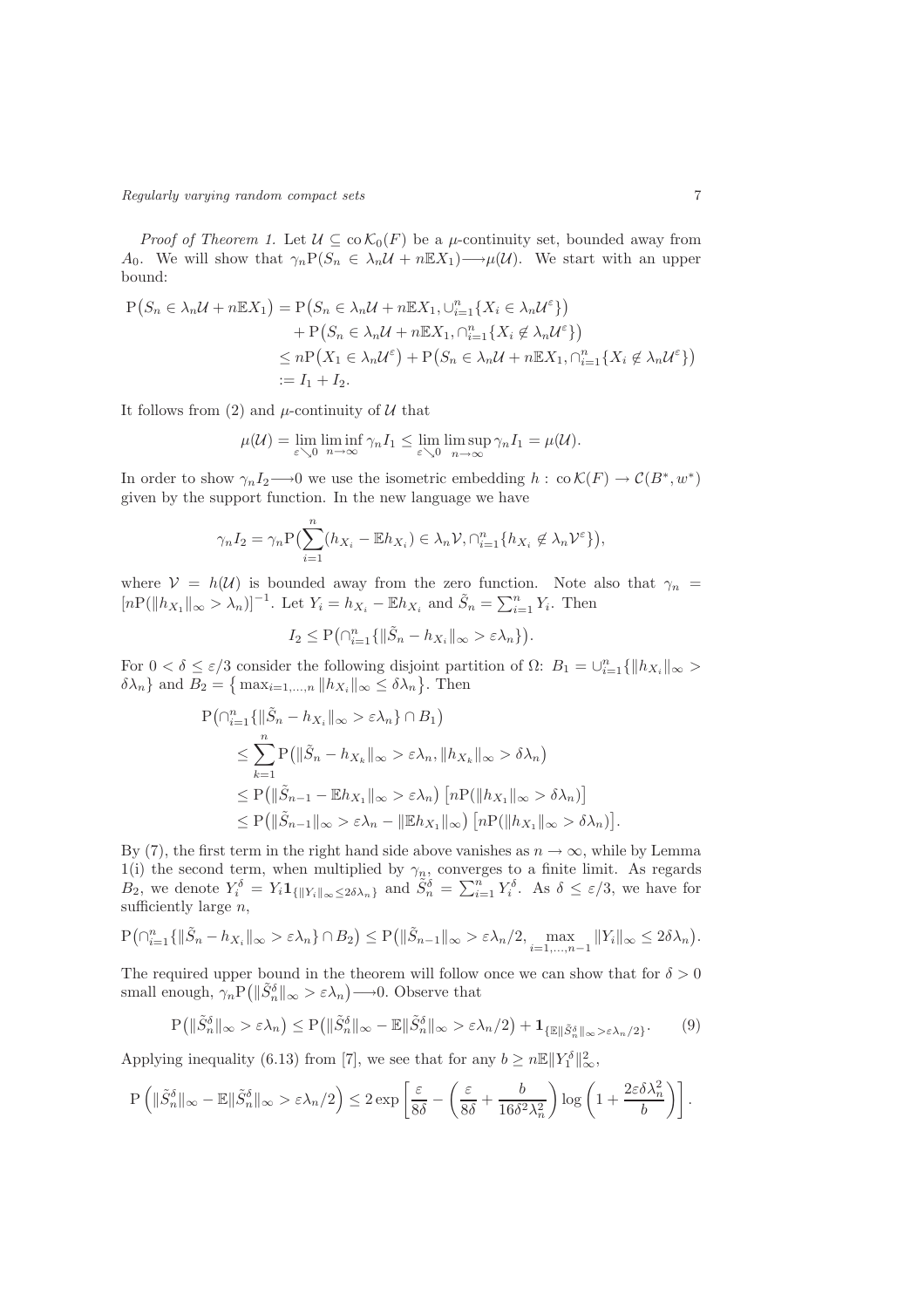If  $\alpha \geq 2$  and  $\mathbb{E} \|h_{X_1}\|_{\infty}^2 < \infty$ , we take  $b = n \mathbb{E} \|Y_1\|_{\infty}^2$ . If  $\alpha \leq 2$  and  $\mathbb{E} \|h_{X_1}\|_{\infty}^2 = \infty$ , then for large n we take  $b = 2n \left( \|\mathbb{E}h_{X_1}\|_{\infty}^2 + \mathbb{E}\|h_{X_1}\|_{\infty}^2 \mathbf{1}_{\{\|h_{X_1}\|_{\infty} \leq 3\delta\lambda_n\}} \right)$ . If  $\alpha = 2$ , by Karamata's theorem, we have  $b = n(n)$  for a a slowly varying (at infinity) function l. If  $1 \leq \alpha < 2$ , then by Karamata's theorem our choice results in  $b \sim cn \lambda_n^2 P(||h_{X_1}||_{\infty} >$  $3\delta\lambda_n$ ) as  $n \to \infty$  for some  $c > 0$ . In all three cases for all  $\delta > 0$  small enough,

$$
\gamma_n \mathbf{P}\left(\|\tilde{S}_n^{\delta}\|_{\infty} - \mathbb{E}\|\tilde{S}_n^{\delta}\|_{\infty} > \varepsilon \lambda_n/2\right) \longrightarrow 0.
$$

The second term of (9) is zero for sufficiently large n. Indeed, if  $\alpha = 1$  and  $\mathbb{E} \| h_{X_1} \|_{\infty} <$  $\infty$ , then the choice of  $\lambda_n$  trivially shows that  $\mathbb{E} \|\tilde{S}_n^{\delta}\|_{\infty}/\lambda_n \longrightarrow 0$ . For  $\alpha > 1$  we write

$$
\mathbb{E} \|\tilde{S}_n^{\delta}\|_{\infty}/\lambda_n \leq \mathbb{E} \|\tilde{S}_n\|_{\infty}/\lambda_n + \mathbb{E} \|\tilde{S}_n - \tilde{S}_n^{\delta}\|_{\infty}/\lambda_n,
$$

and observe that  $\mathbb{E} \|\tilde{S}_n\|_{\infty}/\lambda_n \longrightarrow 0$  by the assumption (8). To see that

$$
\mathbb{E}\|\tilde{S}_n - \tilde{S}_n^{\delta}\|_{\infty}/\lambda_n \longrightarrow 0
$$

notice that, by Karamata's theorem and the choice of  $\lambda_n$ ,

$$
\lambda_n^{-1} n \mathbb{E} \|Y_1\|_{\infty} \mathbf{1}_{\{\|Y_1\|_{\infty} > 2\delta\lambda_n\}} \sim cn \mathcal{P}(\|h_{X_1}\|_{\infty} > 2\delta\lambda_n) \longrightarrow 0.
$$

We conclude that, for any  $\mu$ -continuity set U bounded away from  $A_0$ ,

$$
\limsup_{n \to \infty} \gamma_n \mathcal{P}(S_n \in \lambda_n \mathcal{U} + n \mathbb{E} X_1) \leq \mu(\mathcal{U}^{\varepsilon}) \longrightarrow_{\varepsilon \searrow 0} \mu(\mathcal{U}),
$$

where the limit is taken along such  $\varepsilon > 0$  that  $\mathcal{U}^{\varepsilon}$  is a continuity set.

To prove the corresponding lower bound, write for  $U$  as above

$$
P(S_n \in \lambda_n \mathcal{U} + n \mathbb{E} X_1) \ge P(S_n \in \lambda_n \mathcal{U} + n \mathbb{E} X_1, \cup_{i=1}^n \{X_i \in \lambda_n \mathcal{U}^{-\varepsilon}\})
$$
  
\n
$$
\ge P(\cup_{i=1}^n \{X_i \in \lambda_n \mathcal{U}^{-\varepsilon}\})
$$
  
\n
$$
- P(S_n \notin \lambda_n \mathcal{U} + n \mathbb{E} X_1, \cup_{i=1}^n \{X_i \in \lambda_n \mathcal{U}^{-\varepsilon}\}) := I_1 - I_2.
$$

The same argument as in the proof of the upper bound shows that  $\gamma_n I_2 \longrightarrow 0$  as  $n \to \infty$ . Furthermore, a Bonferroni argument shows that

$$
\gamma_n I_1 \geq n \gamma_n P\big(X_1 \in \lambda_n \mathcal{U}^{-\varepsilon}\big) - \gamma_n 0.5 n(n-1) [P(X_1 \in \lambda_n \mathcal{U}^{-\varepsilon})]^2.
$$

By the choice of  $\lambda_n$ , for  $\varepsilon > 0$  so small that  $\mathcal{U}^{-\varepsilon}$  is bounded away from  $A_0$  and a  $\mu$ -continuity set,  $\liminf_{n\to\infty} \gamma_n I_1 \geq \mu(\mathcal{U}^{-\varepsilon})$ . Letting  $\varepsilon \to 0$  establishes the required lower bound, completing the proof.

The statement of Theorem 1 is a bit unusual in the context of large deviation results: while  $P(S_n \in \lambda_n \mathcal{U} + n\mathbb{E}X_1), \mathcal{U}$  a measurable subset of co $\mathcal{K}_0(F)$ , is, in fact, a probability measure on co  $\mathcal{K}_0(F)$ , the sets  $\lambda_n \mathcal{U} + n \mathbb{E} X_1$  do not cover all measurable subsets of  $\operatorname{co}\mathcal{K}_0(F)$ , except in the trivial case  $X_1 = A_0$  a.s. This is especially inconvenient in the case of linear scaling  $\lambda_n = an$  for some  $a > 0$ , when the statement of Theorem 1 can be written in the form  $\gamma_n P((an)^{-1}S_n \in \cdot + a^{-1} \mathbb{E}X_1) \longrightarrow \mu(\cdot)$  in  $M_0(\text{co } \mathcal{K}_0(F))$ which leaves unanswered the obvious question of how the law of  $(an)^{-1}S_n$  behaves on sets that are not in  $\cos \mathcal{K}_0(F) + a^{-1} \mathbb{E} X_1$ . The following proposition yields the expected answer: at the usual large deviation scaling the mass outside of  $\cos \mathcal{K}_0(F) + a^{-1} \mathbb{E} X_1$ asymptotically vanishes.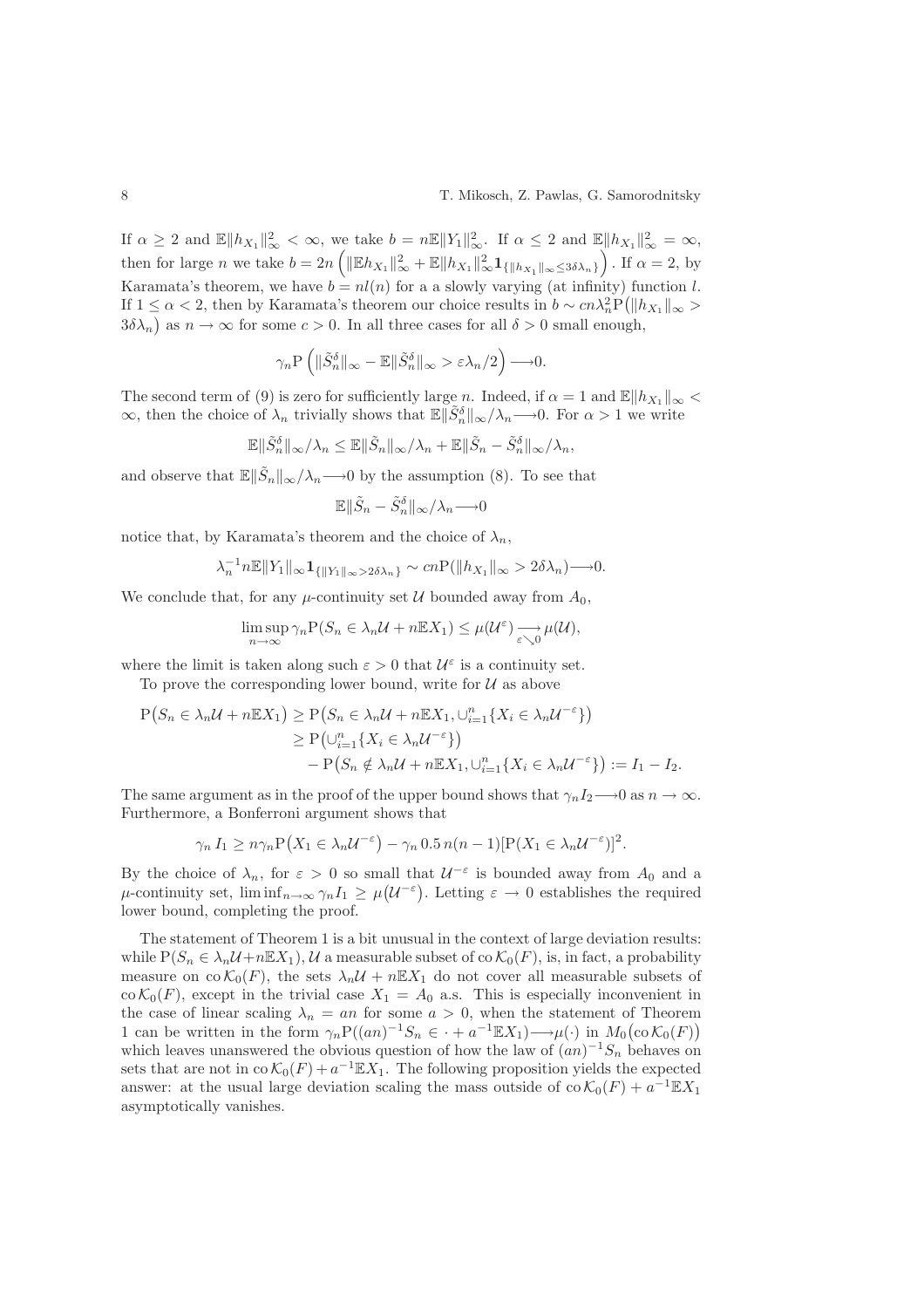Regularly varying random compact sets 9

**Proposition 1.** Under the assumptions of Theorem 1,  $\gamma_n P((an)^{-1}S_n \in \mathcal{U}) \longrightarrow 0$  as  $n \to \infty$  for every  $a > 0$  and measurable subset U with  $\tau := d(\mathcal{U}, \, \text{co} \, \mathcal{K}_0(F) + a^{-1} \mathbb{E} X_1) > 0$ 0.

*Proof.* We again switch to the isometric embedding  $h : \text{co }\mathcal{K}(F) \to \mathcal{C}(B^*, w^*)$  given by the support function. Let  $V = h(U)$  and  $W = h(\text{co }K_0(F) + a^{-1} \mathbb{E}X_1)$ . By isometry,

$$
\inf_{f \in \mathcal{V}, g \in \mathcal{W}} \|f - g\|_{\infty} = \tau.
$$
\n(10)

For  $\delta > 0$  we write in the notation of the proof of Theorem 1,

$$
P((an)^{-1}S_n \in \mathcal{U}) = P((an)^{-1}\tilde{S}_n + a^{-1} \mathbb{E}h_{X_1} \in \mathcal{V})
$$
  
\n
$$
\leq P(||h_{X_j}||_{\infty} > \delta n \text{ for at least two different } j = 1,..., n)
$$
  
\n
$$
+ \sum_{j=1}^n P((an)^{-1}\tilde{S}_n + a^{-1} \mathbb{E}h_{X_1} \in \mathcal{V}, ||h_{X_i}||_{\infty} \leq \delta n, i \neq j, i = 1,..., n)
$$
  
\n:= I\_1 + I\_2.

We already know that  $\gamma_n I_1 \longrightarrow 0$ . Furthermore,

$$
I_2 = nP((an)^{-1}\tilde{S}_n + a^{-1}\mathbb{E}h_{X_1} \in \mathcal{V}, \|h_{X_i}\|_{\infty} \le \delta n \text{ for } i = 1, ..., n-1)
$$
  
\n
$$
\le nP((an)^{-1}\tilde{S}_n + a^{-1}\mathbb{E}h_{X_1} \in \mathcal{V}, \|\tilde{S}_{n-1}\|_{\infty} \le \tau an/2)
$$
  
\n
$$
+ nP(\|\tilde{S}_{n-1}\|_{\infty} > \tau an/2, \|h_{X_i}\|_{\infty} \le \delta n \text{ for } i = 1, ..., n-1)
$$
  
\n:=  $I_{21} + I_{22}$ .

Note that

$$
(an)^{-1}\tilde{S}_n + a^{-1}\mathbb{E}h_{X_1} = (an)^{-1}h_{X_n} + a^{-1}\mathbb{E}h_{X_1} + (an)^{-1}\tilde{S}_{n-1} - (an)^{-1}\mathbb{E}h_{X_1}.
$$

Clearly,  $h_{X_n}/(an) + \mathbb{E}h_{X_1}/a \in \mathcal{W}$ , while on the event described in  $I_{21}$ ,

$$
||(an)^{-1}\tilde{S}_{n-1} - (an)^{-1} \mathbb{E}h_{X_1}||_{\infty} \le 0.5\tau + (an)^{-1} ||\mathbb{E}h_{X_1}||_{\infty} < \tau
$$

for large n. Therefore, (10) says that  $I_{21} = 0$  for large n. Furthermore, we have already established in the proof of Theorem 1 that  $\gamma_n I_{22} \longrightarrow 0$  as  $n \to \infty$  if  $\delta$  is small enough, relative to  $\tau$ . The statement of the proposition follows.

An interesting question is whether Theorem 1 extends to generally non-convex random compact sets. A first observation is the following: while the set function  $P(S_n \in \lambda_n \mathcal{U} + n \mathbb{E} X_1)$  is a measure on measurable subsets  $\mathcal{U}$  of co $\mathcal{K}_0(F)$ , it is generally NOT a measure on all measurable subsets  $\mathcal U$  of  $\mathcal K_0(F)$ . For example, for disjoint collections of compact sets,  $U_1$  and  $U_2$ , the collections  $U_1 + n\mathbb{E}X_1$  and  $U_2 + n\mathbb{E}X_1$ may not be disjoint. Therefore we cannot hope for a result stated as convergence of measures but one can hope for a convergence result of set functions evaluated on certain sets; see below. We only consider regularly varying random compact sets in  $\mathbb{R}^d$  for some  $d \geq 1$  for which the tail measure is supported by  $\text{co } \mathcal{K}(\mathbb{R}^d)$ . Informally, those are random compact sets whose tails are the heaviest "in the convex directions". A good comparison is with real-valued regularly varying random variables whose tail measures are supported by the positive half-line, e.g.  $\alpha$ -stable variables with  $1 \leq \alpha < 2$ and  $\beta = 1$ ; see [13], Chapter 1. We only consider linear scaling sequences  $\{\lambda_n\}$ .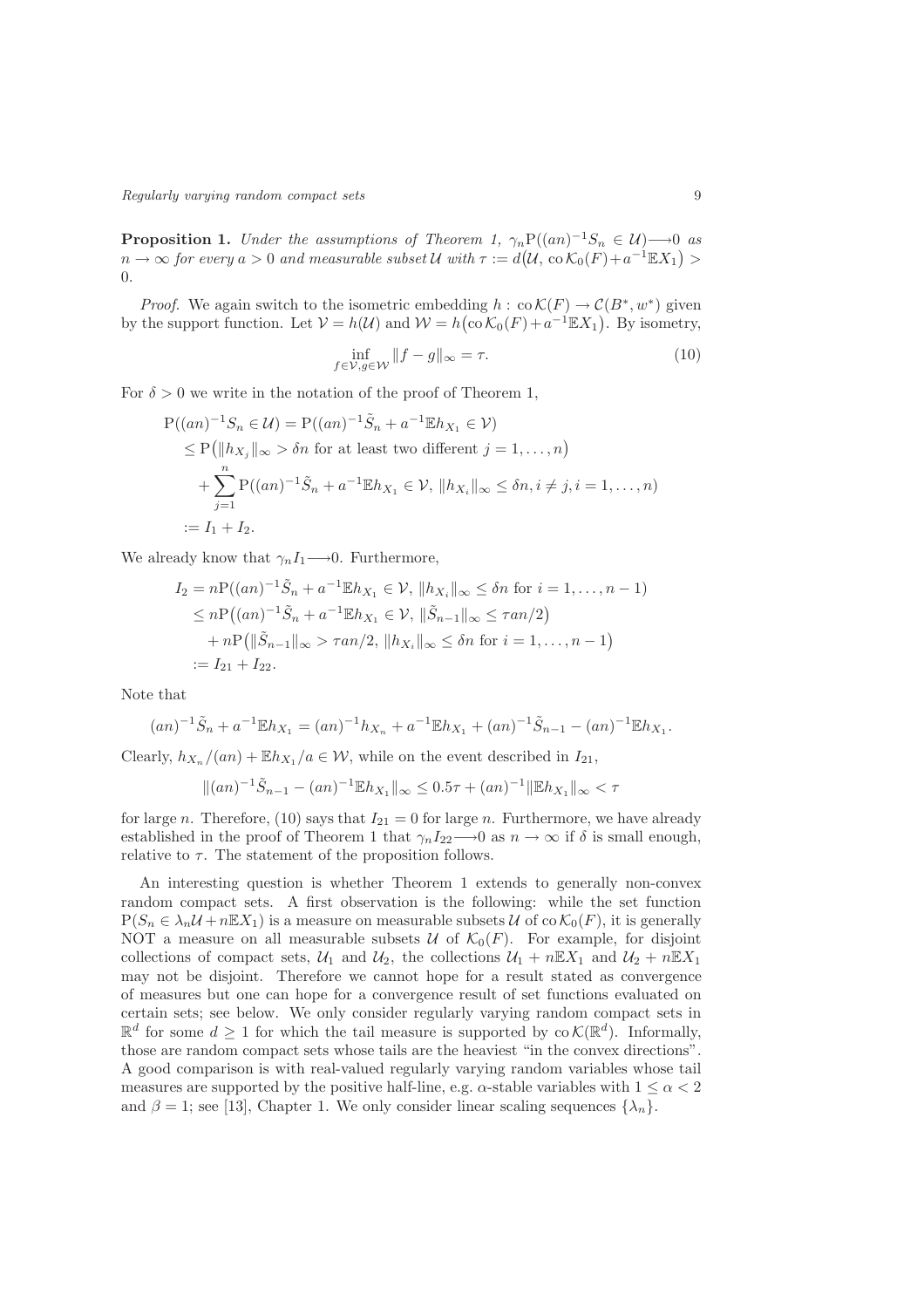**Theorem 2.** For  $d \geq 1$  let  $\{X_n\}_{n\geq 1}$  be an iid sequence of random compact sets in  $\mathbb{R}^d$ ,  $X_1 \in RV(\alpha, \mu)$  with  $\alpha \geq 1$ ,  $\mathbb{E} \|X_1\| < \infty$  and  $\mu \in M_0(\mathcal{K}_0(\mathbb{R}^d))$  supported by  $\text{co } \mathcal{K}(\mathbb{R}^d)$ . For  $a > 0$  and  $\mathcal{U} \subseteq \mathcal{K}(\mathbb{R}^d)$  let

$$
\mathcal{V}^* = \{ V \in \text{co}\,\mathcal{K}(\mathbb{R}^d) : V + a^{-1} \mathbb{E}X_1 \in \text{cl}(\mathcal{U} + a^{-1} \mathbb{E}X_1) \},
$$
  

$$
\mathcal{V}_* = \{ V \in \text{co}\,\mathcal{K}(\mathbb{R}^d) : V + a^{-1} \mathbb{E}X_1 \in \text{int}(\mathcal{U} + a^{-1} \mathbb{E}X_1) \}.
$$

Then for U bounded away from the "special element"  $A_0$ , with  $\gamma_n = (nP(||X_1|| >$  $an$ ) $)^{-1}$ ,

$$
\mu(\mathcal{V}_*) \le \liminf_{n \to \infty} \gamma_n \mathcal{P}(S_n \in an \mathcal{U} + n \mathbb{E} X_1) \le \limsup_{n \to \infty} \gamma_n \mathcal{P}(S_n \in an \mathcal{U} + n \mathbb{E} X_1) \le \mu(\mathcal{V}^*).
$$

Consider the complete separable metric space  $\mathcal{K}(F) \times \mathcal{C}(\mathcal{K}(F))$  equipped with the topology of coordinate convergence. With "special element"  $(0, 0)$ , we define  $M_0(K(F) \times \text{co } K(F))$  as the space of Borel measures on the metric space that are finite outside of a neighborhood of the "special element". Regular variation of a random pair  $(X, Y) \in \mathcal{K}(F) \times \text{co }\mathcal{K}(F)$  can be defined straightforwardly.

The proof of the following lemma is the same as that of the second part of Lemma 1.

**Lemma 2.** If a random compact set X is regularly varying in  $\mathcal{K}(F)$  then the pair  $(X, \text{co } X)$  is regularly varying in  $\mathcal{K}(F) \times \text{co } \mathcal{K}(F)$ . Specifically, if (1) holds, then

$$
n\mathrm{P}((X,\mathrm{co}\,X)\in a_n\cdot\big)\longrightarrow \nu(\cdot)\quad\text{in}\ M_0(\mathcal{K}(F)\times\mathrm{co}\,\mathcal{K}(F)),
$$

where  $\nu = \mu \circ (I, c)^{-1}$ , with I the identity map, and  $c : \mathcal{K}(F) \to \text{co } \mathcal{K}(F)$  is the continuous map assigning to a compact set its convex hull.

Proof of Theorem 2. Let us start with the following consequence of the regular variation assumptions imposed in the theorem: for every  $\varepsilon > 0$ ,

$$
P(t^{-1}d(X,\text{co }X) > \delta \mid |||X|| > \varepsilon t) \longrightarrow 0 \quad \text{as } t \to \infty \text{ for every } \delta > 0. \tag{11}
$$

To prove (11) we may and will assume that  $\varepsilon = 1$ . Notice that by Lemma 2,

$$
P(t^{-1}(X,\text{co } X) \in \cdot \mid \|X\| > t) \longrightarrow \frac{\nu(\{(A,B) \in \cdot, \|B\| > 1\})}{\nu(\{(A,B) : \|B\| > 1\})}
$$
(12)

weakly in  $\mathcal{K}(\mathbb{R}^d) \times \text{co } \mathcal{K}(\mathbb{R}^d)$ , and the limit measure is concentrated on pairs  $(B, B)$ where B is convex. Since the map  $(A, B) \mapsto d(A, B)$ ,  $\mathcal{K}(\mathbb{R}^d) \times \mathcal{C}(\mathbb{R}^d) \to [0, \infty)$ is continuous, we conclude that the conditional law of  $d(X, \text{co } X)/t$  given  $||X|| > t$ converges weakly to the law of  $d(A, B)$ , where the pair  $(A, B)$  is distributed according to the law in the right hand side of (12). However,  $d(A, B) = 0$  a.s. according to the latter law, and so (11) follows.

Denote  $S_n^0 = \text{co } X_1 + \cdots + \text{co } X_n$ ,  $n \geq 1$ . Let  $\mathcal{U} \subseteq \mathcal{K}_0(F)$  be bounded away from A<sub>0</sub>. For  $\varepsilon > 0$  we write, with  $\lambda_n = an$ ,

$$
\gamma_n \mathcal{P}(S_n \in \lambda_n \mathcal{U} + n \mathbb{E} X_1) = \gamma_n \mathcal{P}(S_n \in \lambda_n \mathcal{U} + n \mathbb{E} X_1, d(S_n, S_n^0) > \varepsilon \lambda_n) + \gamma_n \mathcal{P}(S_n \in \lambda_n \mathcal{U} + n \mathbb{E} X_1, d(S_n, S_n^0) \le \varepsilon \lambda_n) := I_1 + I_2.
$$
\n(13)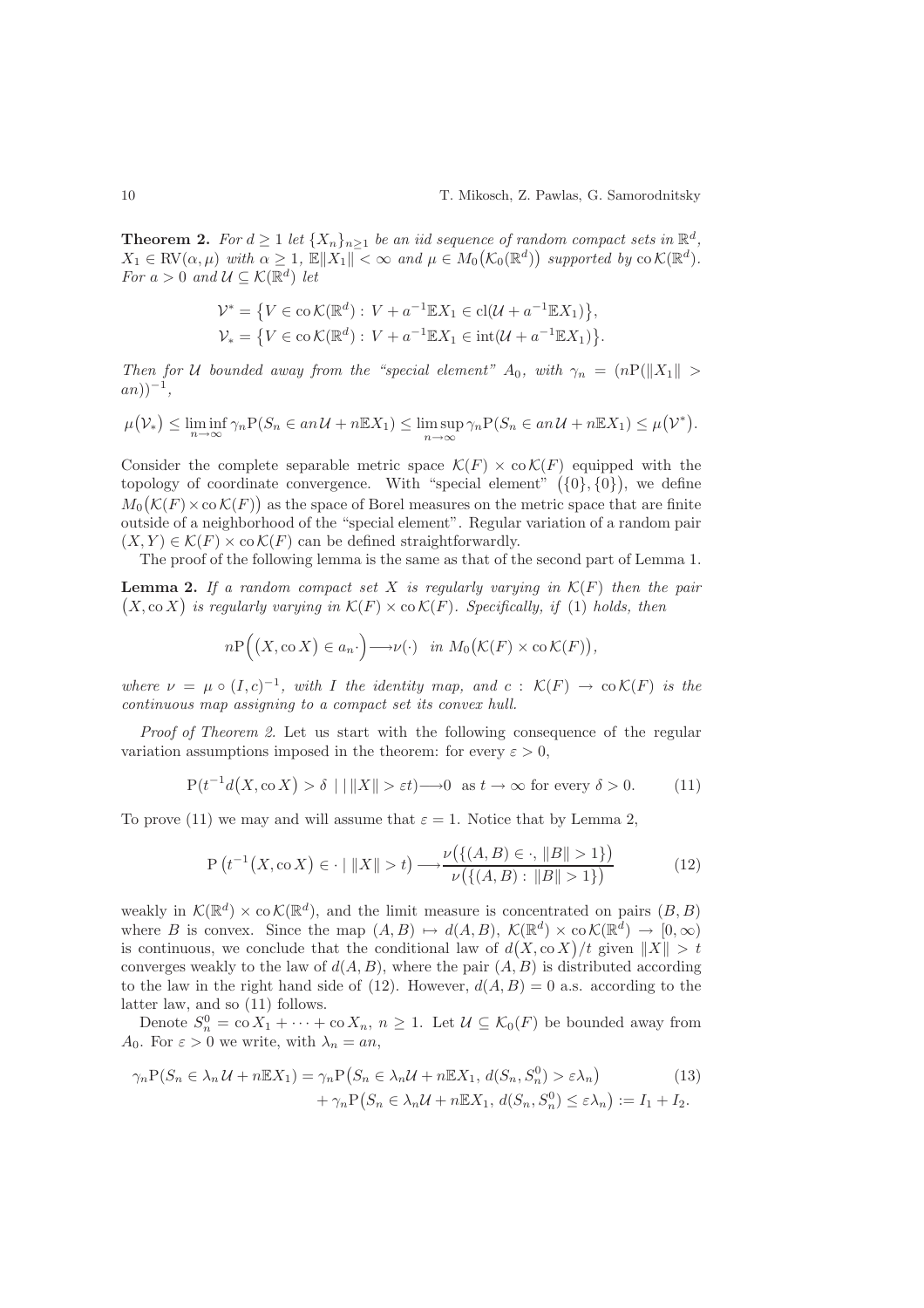To estimate  $I_1$ , we will use the following estimate on the Hausdorff distance between sums of compact sets and their respective convex hulls (e.g. p. 195 in [9] or p. 881 in [1]): for any  $n \ge 1$  and compact subsets  $A_1, \ldots, A_n$  of  $\mathbb{R}^d$ ,

$$
d(A_1 + \ldots + A_n, \operatorname{co} A_1 + \ldots + \operatorname{co} A_n) \le d^{1/2} \max_{j=1,\ldots,n} \|A_j\|.
$$
 (14)

Then

$$
I_1 \leq \gamma_n P\big(d(S_n, S_n^0) > \varepsilon \lambda_n\big) \\
= \gamma_n P\big(d(S_n, S_n^0) > \varepsilon \lambda_n, \|X_j\| \leq \big[\varepsilon/(2d^{1/2})\big]\lambda_n \text{ for each } j = 1, \dots, n\big) \\
+ \gamma_n P\big(d(S_n, S_n^0) > \varepsilon \lambda_n, \|X_j\| > \big[\varepsilon/(2d^{1/2})\big]\lambda_n \text{ for exactly one } j = 1, \dots, n\big) \\
+ \gamma_n P\big(d(S_n, S_n^0) > \varepsilon \lambda_n, \|X_j\| > \big[\varepsilon/(2d^{1/2})\big]\lambda_n \text{ for at least 2 different } j = 1, \dots, n\big) \\
:= I_{11} + I_{12} + I_{13}.
$$

It follows from (14) that, if  $||X_j|| \leq [\varepsilon/(2d^{1/2})] \lambda_n$  for  $j = 1, ..., n$ , then  $d(S_n, S_n^0) \leq$  $\varepsilon \lambda_n/2$ , so that  $I_{11} = 0$ . Furthermore,

$$
I_{13} \le \gamma_n \mathcal{P}\big(\|X_j\| > [\varepsilon/(2d^{1/2})]\lambda_n \text{ for at least 2 different } j = 1,\ldots,n\big) \longrightarrow 0
$$

by the choice of the sequence  $\{\lambda_n\}$ . Finally, we use (14) once again to see that

$$
I_{12} = \gamma_n \sum_{j=1}^n P\big(d(S_n, S_n^0) > \varepsilon \lambda_n, \|X_j\| > [\varepsilon/(2d^{1/2})] \lambda_n,
$$
  
\n
$$
\|X_i\| \leq [\varepsilon/(2d^{1/2})] \lambda_n \text{ for } i = 1, ..., n, i \neq j\big)
$$
  
\n
$$
\leq \gamma_n \sum_{j=1}^n P\big(d\big(\sum_{i \neq j} X_i, \sum_{i \neq j} \text{co } X_i\big) + d\big(X_j, \text{co } X_j\big) > \varepsilon \lambda_n,
$$
  
\n
$$
\|X_j\| > [\varepsilon/(2d^{1/2})] \lambda_n, \|X_i\| \leq [\varepsilon/(2d^{1/2})] \lambda_n \text{ for } i = 1, ..., n, i \neq j\big)
$$
  
\n
$$
\leq \gamma_n \sum_{j=1}^n P\big(\varepsilon \lambda_n/2 + d\big(X_j, \text{co } X_j\big) > \varepsilon \lambda_n, \|X_j\| > [\varepsilon/(2d^{1/2})] \lambda_n\big)
$$
  
\n
$$
= [P(\|X_1\| > \lambda_n)]^{-1} P\Big(d\big(X_1, \text{co } X_1\big) > \varepsilon \lambda_n/2, \|X_1\| > [\varepsilon/(2d^{1/2})] \lambda_n\Big) \longrightarrow 0
$$

by (11) and regular variation. Therefore,  $I_1 \longrightarrow 0$  in the right hand side of (13).

For the second term in the right hand side of (13) we have, since  $\lambda_n = an$ ,

$$
I_2 \le \gamma_n \mathcal{P}\left((an)^{-1}S_n^0 \in \left(\mathcal{U} + a^{-1}\mathbb{E}X_1\right)^{\varepsilon}\right).
$$

Denote  $\mathcal{V}^{*\varepsilon} = \left\{ V \in \text{co}\,\mathcal{K}(\mathbb{R}^d) : V + a^{-1} \mathbb{E}X_1 \in (\mathcal{U} + a^{-1} \mathbb{E}X_1)^{\varepsilon} \right\}$ , so that

$$
I_2 \le \gamma_n \mathcal{P}((an)^{-1} S_n^0 \in \mathcal{V}^{*2\varepsilon} + a^{-1} \mathbb{E} X_1) + \gamma_n \mathcal{P}(d((an)^{-1} S_n^0, \text{co } \mathcal{K}(\mathbb{R}^d) + a^{-1} \mathbb{E} X_1) > \varepsilon)
$$
  
:=  $I_{21} + I_{22}$ .

By Proposition 1,  $I_{22}\longrightarrow 0$ . Furthermore, the set  $\mathcal{V}^{*2\varepsilon}$  is a closed subset of co  $\mathcal{K}(\mathbb{R}^d)$ that is bounded away from  $A_0$ . Therefore, by Theorem 1,  $\limsup_{n\to\infty} I_{21} \leq \mu(\mathcal{V}^{*2\varepsilon})$ . Since  $\mathcal{V}^{*2\varepsilon} \downarrow \mathcal{V}^*$  as  $\varepsilon \to 0$ , we conclude that

$$
\limsup_{n \to \infty} \gamma_n \mathcal{P}(S_n \in an \mathcal{U} + n \mathbb{E} X_1) \le \mu(\mathcal{V}^*),
$$